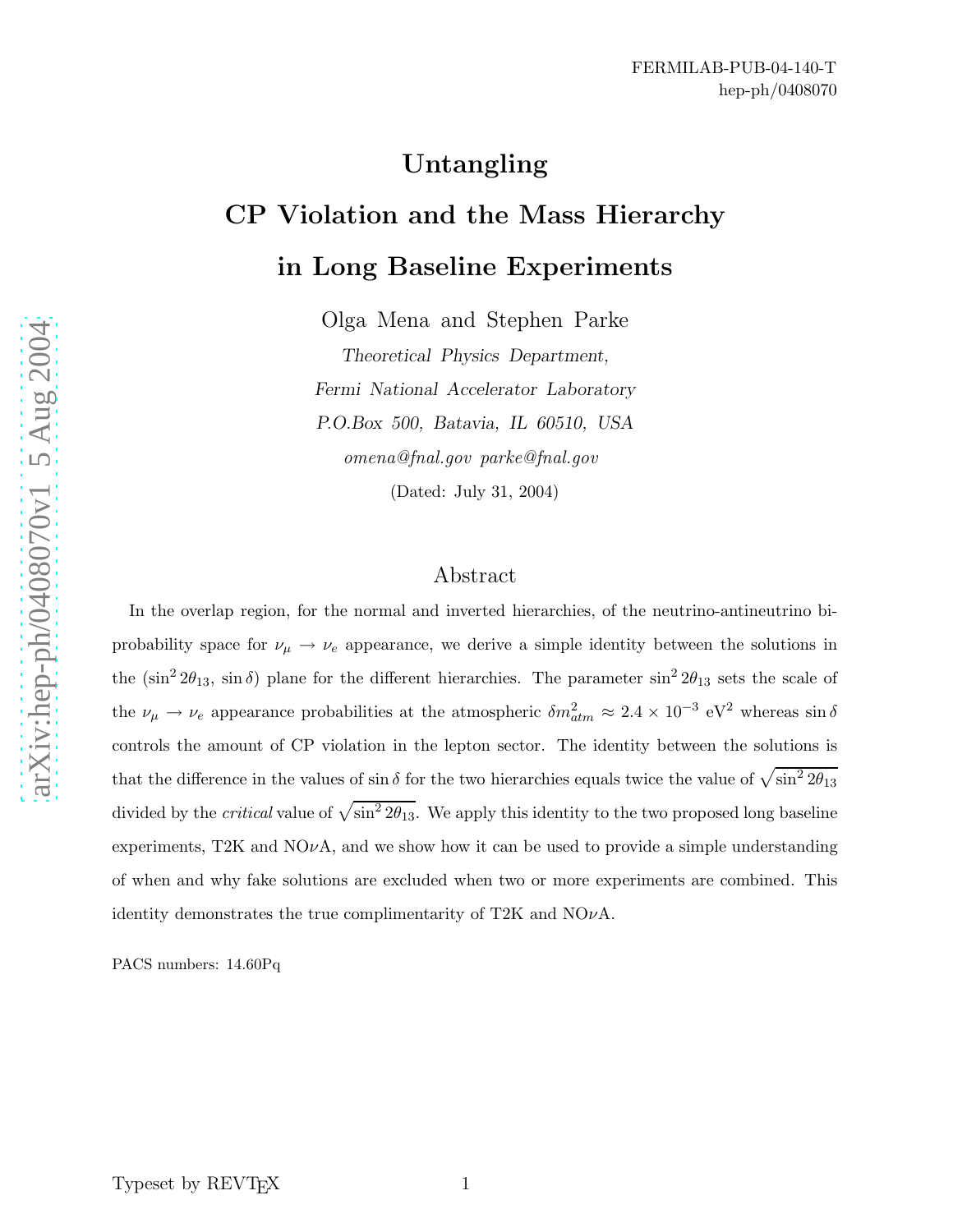With the possibility of the first measurement of  $\theta_{13}$  being made by a 1 to 2 km baseline reactor experiment [\[1](#page-13-0)], the long baseline  $\nu_e$  appearance experiments, T2K [\[2](#page-13-1)] and NO $\nu$ A [\[3\]](#page-13-2), need to adjust their focus to emphasize other physics topics. The most important of these questions is the form of the mass hierarchy, normal  $(\delta m_{31}^2 > 0)$  versus inverted  $(\delta m_{31}^2 < 0)$ , and whether or not leptonic CP violation occurs,  $(\sin \delta \neq 0)$ . Matter effects [\[4\]](#page-13-3) entangle these questions [\[5\]](#page-13-4). Suppose  $P(\nu_{\mu} \to \nu_{e})$  <  $P(\bar{\nu}_{\mu} \to \bar{\nu}_{e})$ , then in vacuum this implies CP violation, however in matter this implies CP violation only for the normal hierarchy but not necessarily for the inverted hierarchy. The purpose of this paper is to demonstrate that there is a simple way to understand this entanglement and to use this understanding to untangle the mass hierarchy question from whether or not leptonic CP violation occurs.

The outline of this paper is as follows: Along the diagonal of the  $\nu_{\mu} \rightarrow \nu_{e}$  bi-probability diagram, see Figs. 1 and 2, we solve for  $\theta_{13}$  and  $\delta$  exactly, i.e. we have imposed the constraint  $P(\nu_{\mu} \to \nu_e) = P(\bar{\nu}_{\mu} \to \bar{\nu}_e)$ . There are four such solutions<sup>1</sup>, two for the normal hierarchy [\[8\]](#page-13-5) and two for the inverted hierarchy [\[9,](#page-13-6) [10](#page-13-7)]. With these solutions we derive an identity connecting the difference in the mean values of  $\sin \delta$  (the CP violating parameter) for the two hierarchies to the mean values of  $\theta_{13}$  for these solutions. Although this identity is derived along the diagonal, in an Appendix we present the corrections to this identity off the diagonal using the approximate solutions derived in Ref.[\[11](#page-13-8)]. We then apply this identity to the proposed long baseline experiments T2K and  $NO\nu A$ . We show that the fake solutions for these two experiments occur in different parts of parameter space and therefore they can be excluded with sufficient statistics [\[12\]](#page-13-9). The identity relating the two mean values of  $\sin \delta$ , one for the normal hierarchy and one for inverted hierarchy is the new result of this paper and it provides a simple physics understanding of when various fake solutions are excluded when experiments are combined.

The  $\nu_{\mu} \rightarrow \nu_{e}$  appearance probabilities in long baseline neutrino oscillation experiments, assuming the normal mass hierarchy, can be written as [\[8\]](#page-13-5)

<span id="page-1-0"></span>
$$
P(\nu_{\mu} \to \nu_{e}) = X_{+} \theta^{2} + Y_{+} \theta \cos(\Delta_{13} + \delta) + P_{\odot}
$$
  

$$
\overline{P}(\bar{\nu}_{\mu} \to \bar{\nu}_{e}) = X_{-} \theta^{2} - Y_{-} \theta \cos(\Delta_{13} - \delta) + P_{\odot}.
$$
 (1)

<sup>&</sup>lt;sup>1</sup> We assume  $\theta_{23} = \pi/4$  [\[6,](#page-13-10) [7](#page-13-11)] initially and discuss generalizations later.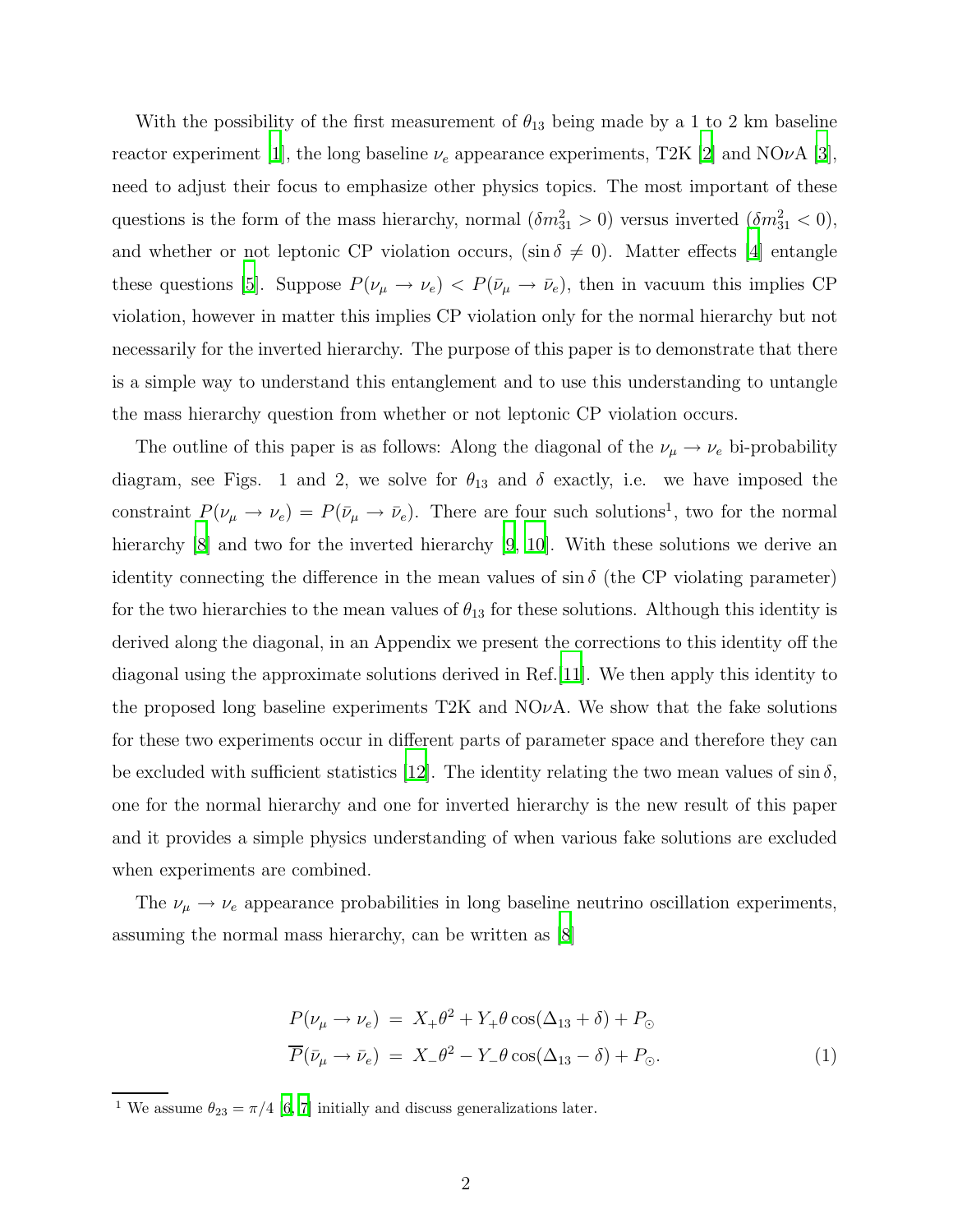In the last expressions,  $\theta = \sin \theta_{13}$  and the coefficients  $X_{\pm}$  and  $Y_{\pm}$  are determined by

$$
X_{\pm} = 4s_{23}^{2} \left\{ \frac{\Delta_{13} \sin(aL \mp \Delta_{13})}{(aL \mp \Delta_{13})} \right\}^{2},
$$
  
\n
$$
Y_{\pm} = \pm 2\sqrt{X_{\pm}P_{\odot}} = \pm 8c_{12}s_{12}c_{23}s_{23} \left\{ \frac{\Delta_{13} \sin(aL \mp \Delta_{13})}{(aL \mp \Delta_{13})} \right\} \left\{ \frac{\Delta_{12} \sin(aL)}{aL} \right\}
$$
  
\n
$$
P_{\odot} = c_{23}^{2} \sin^{2} 2\theta_{12} \left\{ \frac{\Delta_{12} \sin(aL)}{aL} \right\}^{2}
$$
 (2)

where  $\Delta_{ij} \equiv |\Delta m_{ij}^2| L/4E$  and  $a = G_F N_e / \sqrt{2}$  denotes the index of refraction in matter with  $G_F$  being the Fermi constant and  $N_e$  a constant electron number density in the earth. Obviously from the above definitions,  $X_{\pm}$  and  $Y_{\pm}$  satisfy the identity

$$
\frac{Y_{+}}{\sqrt{X_{+}}} = -\frac{Y_{-}}{\sqrt{X_{-}}}
$$
\n(3)

which is used extensively throughout this paper.

To solve equations Eqn.[\[1\]](#page-1-0) exactly with the constraint  $P = \overline{P}$ , i.e. along the diagonal of the bi-probability diagram, we use the ansatz

$$
\theta = \theta_c (\sin \delta - \beta \cos \delta) \tag{4}
$$

where

$$
\theta_c = \frac{Y_+}{\sqrt{X_+}} \frac{\sin \Delta_{13}}{(\sqrt{X_+} - \sqrt{X_-})} \quad \text{and} \quad \beta = \left(\frac{\sqrt{X_+} - \sqrt{X_-}}{\sqrt{X_+} + \sqrt{X_-}}\right) \frac{\cos \Delta_{13}}{\sin \Delta_{13}}.\tag{5}
$$

Then

$$
P = \overline{P} = \sqrt{X_+} \sqrt{X_-} \ \theta_c^2 \ (\sin^2 \delta - \beta^2 \cos^2 \delta) + P_{\odot}.
$$
 (6)

P has a maximum when  $\sin \delta = 1$ ,  $\theta = \theta_c$  and  $P_c = \sqrt{X_+} \sqrt{X_-} \theta_c^2 + P_{\odot}$ . We call these values the critical values of P and  $\theta$ . There are no solutions along the diagonal for values of P larger than  $P_c$ .

Using this critical value of P to normalize the probabilities, we can solve for  $\delta$ . Thus the exact solutions, labeled 1 and 2, for the normal hierarchy, are

$$
\theta_1 = \theta_c (s_p - \beta c_p), \quad \sin \delta_1 = s_p \text{ and } \cos \delta_1 = c_p
$$
  

$$
\theta_2 = \theta_c (s_p + \beta c_p), \quad \sin \delta_2 = s_p \text{ and } \cos \delta_2 = -c_p
$$
 (7)

where

$$
s_p \equiv +\sqrt{\frac{(P - P_{\odot})/(P_c - P_{\odot}) + \beta^2}{1 + \beta^2}} \quad \text{and} \quad c_p \equiv +\sqrt{\frac{1 - (P - P_{\odot})/(P_c - P_{\odot})}{1 + \beta^2}}.
$$
 (8)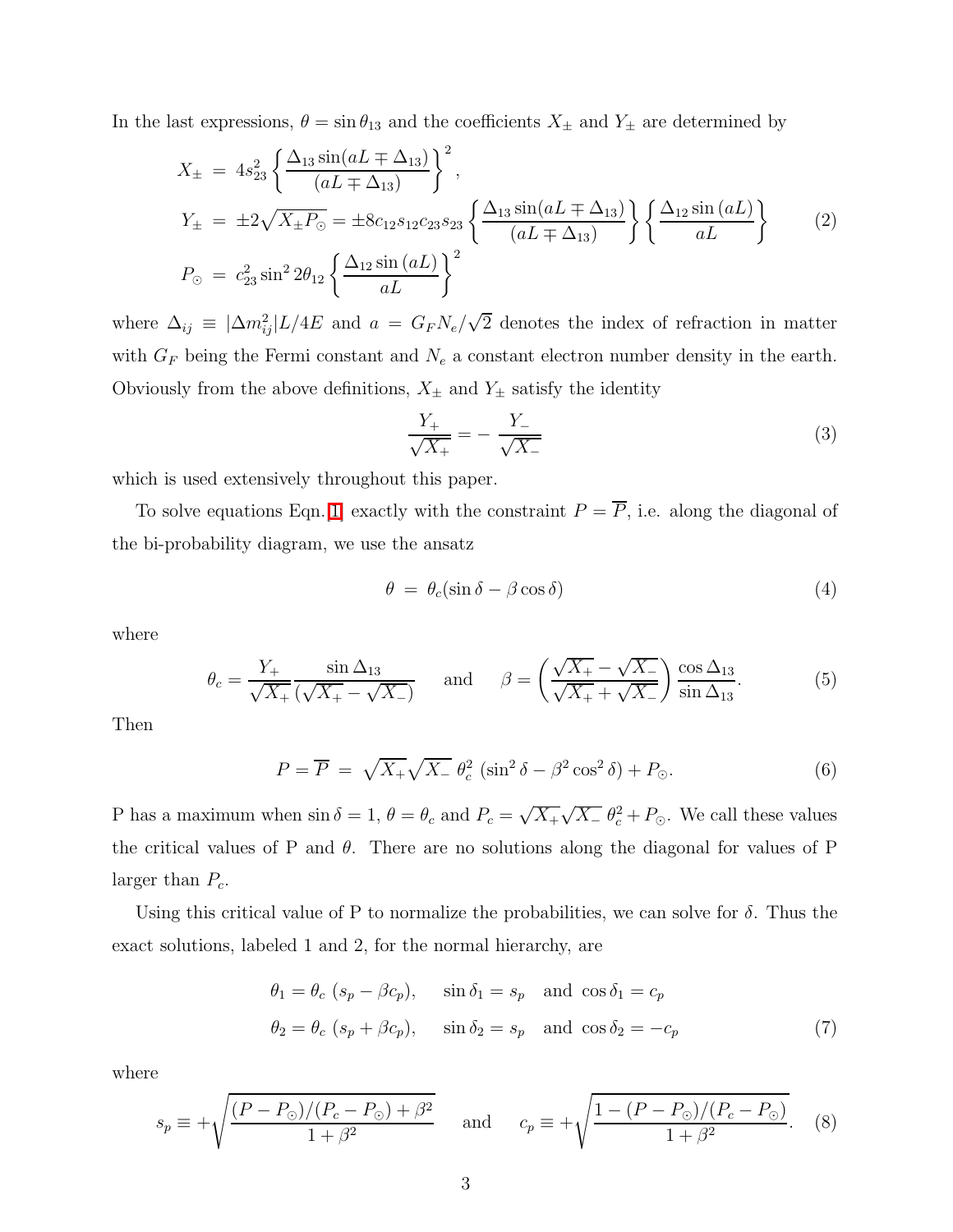Along the diagonal the two solutions for the CP violating parameter,  $\sin \delta$ , are identical,  $\sin \delta_1 = \sin \delta_2.$ 

For the inverted hierarchy, the  $\nu_{\mu} \rightarrow \nu_{e}$  appearance probabilities are

$$
P(\nu_{\mu} \to \nu_{e}) = X_{-} \theta^{2} + Y_{-} \theta \cos(\Delta_{13} - \delta) + P_{\odot}
$$
  

$$
\overline{P}(\bar{\nu}_{\mu} \to \bar{\nu}_{e}) = X_{+} \theta^{2} - Y_{+} \theta \cos(\Delta_{13} + \delta) + P_{\odot}.
$$
 (9)

These equations are identical to the equations for the normal hierarchy when we use the constraint  $P = \overline{P}$  and replace  $\delta$  with  $\delta + \pi$ , then, the solutions are

$$
\theta_3 = \theta_c (s_p - \beta c_p), \quad \sin \delta_3 = -s_p \quad \text{and } \cos \delta_3 = -c_p
$$
  

$$
\theta_4 = \theta_c (s_p + \beta c_p), \quad \sin \delta_4 = -s_p \quad \text{and } \cos \delta_4 = c_p.
$$
 (10)

Note that  $\theta_3 = \theta_1$  with  $\delta_3 = \pi + \delta_1$  and  $\theta_4 = \theta_2$  with  $\delta_4 = \pi + \delta_2$ .

<span id="page-3-0"></span>With these solutions in hand it is simple to derive the principal result of this paper,

$$
\langle \sin \delta \rangle_{+} - \langle \sin \delta \rangle_{-} = 2 \langle \theta \rangle / \theta_c \tag{11}
$$

where  $\langle \sin \delta \rangle_{+(-)} = (\sin \delta_{1(3)} + \sin \delta_{2(4)})/2$ , the mean values of  $\sin \delta$  for each hierarchy, and  $\langle \theta \rangle = (\theta_1 + \theta_2 + \theta_3 + \theta_4)/4$ , the mean value of  $\theta$  for both hierarchies. For  $P = \overline{P}$  there are many ways to write this expression, however we write it in this way because with these variables it is accurate even if  $P \neq \overline{P}$ . In vacuum,  $\theta_c \to \infty$  so that the values of sin  $\delta$  for the two hierarchies are identical.

The physical meaning of this result is clear, i.e the difference in the mean values of  $\sin \delta$  (the CP violating parameter) between the mass hierarchies equals twice the mean value of  $\theta$  divided by the critical value of  $\theta$ . Away from  $P = \overline{P}$  it is well known that the difference between the solutions for  $\sin \delta$  and  $\theta$  within the same hierarchy are small[\[12\]](#page-13-9). This implies that the relationship given by Eqn.[\[11\]](#page-3-0) is still useful and informative even when  $P \neq \overline{P}$ . In fact we have used the approximations of Ref.[\[11](#page-13-8)] to derive the corrections to this master equation and find that the corrections are of  $\mathcal{O}(\beta^2)$ . Also the difference between the solutions of  $\sin \delta$  within a hierarchy are of  $\mathcal{O}(\beta)$ , see the Appendix. For the currently proposed experiments  $\beta$  is less than or of order 0.1 so the corrections to Eqn.[\[11\]](#page-3-0) are no larger than a few percent. In a follow up paper, we will explore in more detail the accuracy of this relationship throughout the whole overlap region.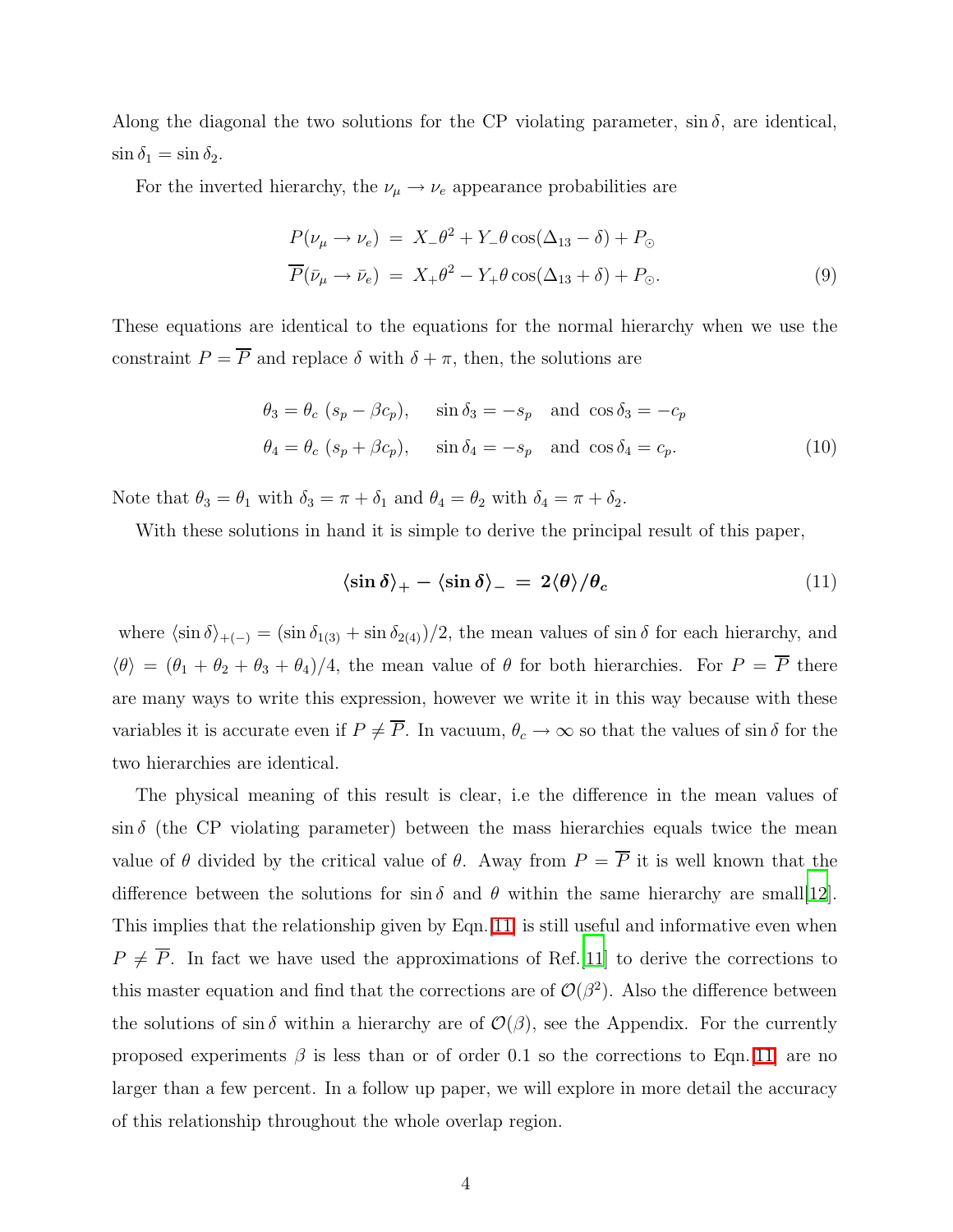The proposed long baseline, off-axis experiments are  $T2K$  and  $NovA$ . T2K utilizes a steerable neutrino beam from JHF and SuperKamiokande and/or HyperKamiokande as the far detector. The mean energy of the neutrino beam will be tuned to be at vacuum oscillation maximum,  $\Delta_{13} = \frac{\pi}{2}$  $\frac{\pi}{2}$ , which implies a  $\langle E_{\nu} \rangle = 0.6$  GeV at the baseline of 295 km using  $|\delta m_{31}^2| = 2.4 \times 10^{-3} \text{eV}^2$  [\[6\]](#page-13-10). This is the 3<sup>o</sup> off-axis beam. For this configuration the matter effects are small but not neglible [\[13](#page-14-0)] as can be seen from the separation of the allowed regions in the bi-probability diagram, Fig. 1, for this experiment. Applying our identity, Eqn.[\[11\]](#page-3-0), to T2K, we find:

$$
\langle \sin \delta \rangle_{+} - \langle \sin \delta \rangle_{-} = 0.47 \sqrt{\frac{\sin^2 2\theta_{13}}{0.05}} \quad \text{for T2K} \tag{12}
$$

i.e. the difference between the true and fake solutions for the CP violating parameter  $\sin \delta$ is 0.47 ( $\approx \sqrt{2}/3$ ) at  $\sin^2 2\theta_{13} = 0.05$ .

 $NQ\nu A$  proposes to use the Fermilab NuMI beam with a baseline of 810 km with a 50 kton low Z detector which is 10km off-axis resulting in a mean neutrino energy of 2.3 GeV. The  $NO\nu A$  beam energy is about 30% above the vacuum oscillation maximum energy for this baseline. Matter effects are quite significant for  $NQ\nu A$  as can be seen from the bi-probability diagram, Fig 2. Applying our identity to  $NO\nu A$  we find:

$$
\langle \sin \delta \rangle_{+} - \langle \sin \delta \rangle_{-} = 1.41 \sqrt{\frac{\sin^2 2\theta_{13}}{0.05}} \quad \text{for NO}\nu\text{A}.
$$
 (13)

The difference between the true and fake solutions for the CP violating parameter  $\sin \delta$ is 1.41 ( $\approx \sqrt{2}$ ) at sin<sup>2</sup>  $2\theta_{13} = 0.05$ . The factor of 3 increase in the difference of the sin  $\delta$ 's compared to T2K is due to the coefficient in front of the square root which is proportional to (aL). The NO $\nu$ A detector is 2.75 times further away from the source than the T2K detector and the average density for the NOVA baseline is slightly higher than for the T2K baseline.

Combining the results from T2K and  $NQ\nu A$  we note that for the correct hierarchy and hence the true value of  $\sin \delta$  the results should coincide within uncertainties

$$
|\langle \sin \delta \rangle_{true}^{T2K} - \langle \sin \delta \rangle_{true}^{NO\nu A} | \approx 0. \tag{14}
$$

Whereas for the wrong hierarchy, the fake solutions of  $\sin \delta$  are separated by

$$
|\langle \sin \delta \rangle_{fake}^{T2K} - \langle \sin \delta \rangle_{fake}^{NO\nu A}| = 0.94 \sqrt{\frac{\sin^2 2\theta_{13}}{0.05}}.
$$
 (15)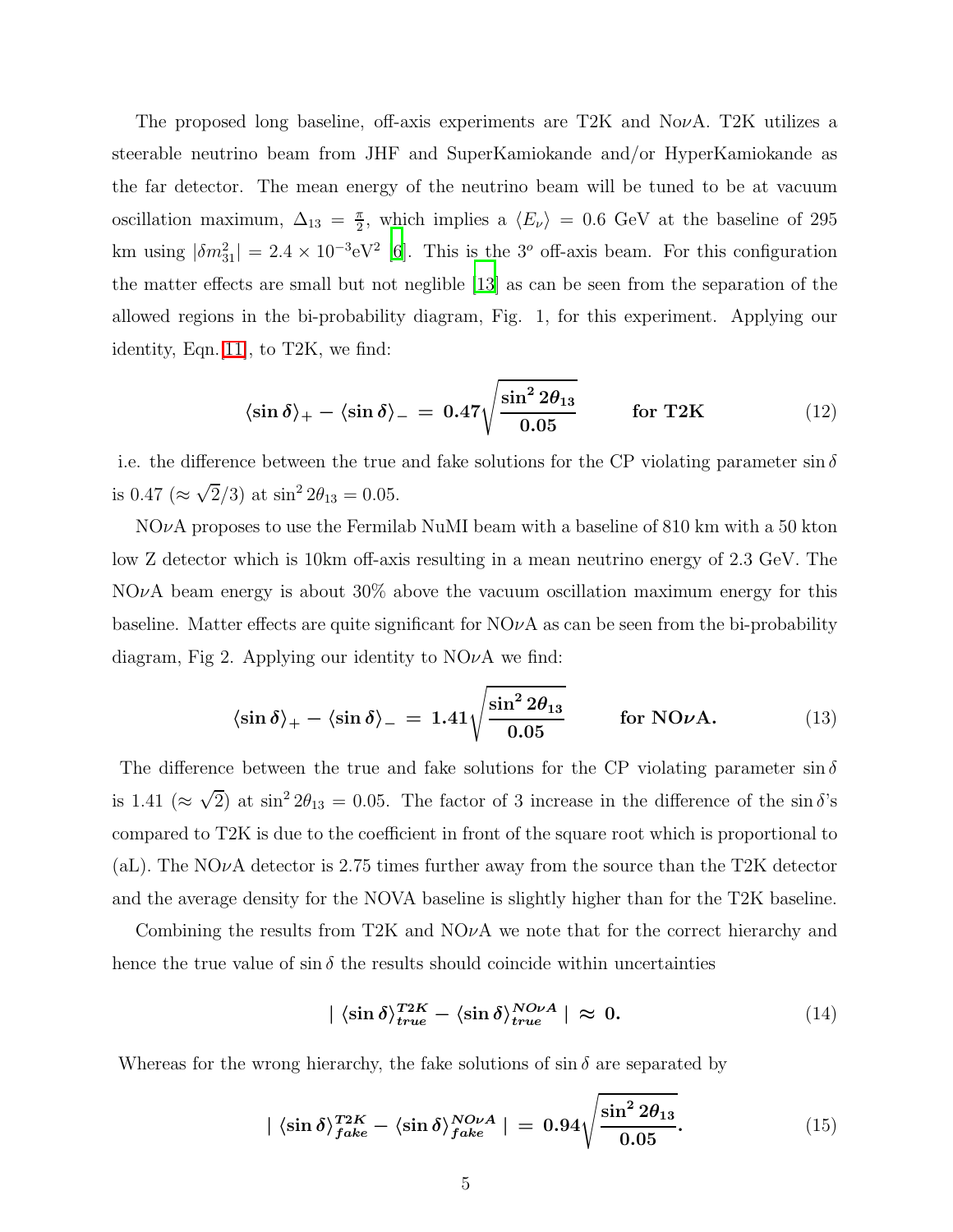This implies that if  $\sin \delta$  can be measured with sufficient accuracy in both experiments not only could the hierarchy be determined but also the true value of the CP violating parameter  $\sin \delta$  including in the overlap region. Even for  $\sin^2 2\theta_{13} = 0.01$ , the separation of the fake solutions of  $\sin \delta$  between experiments is 0.40.

In Figs. 3 and 4 we have constructed the  $\chi^2$  contours for both T2K and NO $\nu$ A assuming that the true solution is the normal hierarchy and that the values of  $(\sin^2 2\theta_{13}, \delta)$  are  $(0.05,$  $\pi/4$ ) respectively. This point is near the middle of the overlap region in the bi-probability diagram for both T2K and  $NO\nu A$  and it is one of the harder points to untangle the mass hierarchy and determine CP violation. Since T2K is operated at vacuum oscillation maximum there are only two allowed regions in the  $(\sin^2 2\theta_{13}, \sin \delta)$  plane since this experiment is insensitive to the CP conserving quantity  $\cos \delta$ . NO<sub>v</sub>A on the other hand is operated above oscillation maximum so this experiment is sensitive to the sign<sup>2</sup> of cos  $\delta$ . Therefore there are four solutions in  $(\sin^2 2\theta_{13}, \sin \delta)$  plane. The approximate exposure that makes the ellipses in Figs. 3 and 4 the 68, 90 and 99% C.L. contours is 5 years of both neutrino and anti-neutrino running with T2K operating at 0.75MW using HyperKamiokande as the detector and NovA operating at 2 MW with a 50kton low Z detector.<sup>3</sup> Clearly, when the results of these two experiments are combined only the region near the true solution (normal hierarchy,  $\sin^2 2\theta_{13} \approx 0.05$  and  $\sin \delta \approx 0.7$  and  $\cos \delta > 0$ ), survives at more than 99% C.L.

If we allow  $\theta_{23}$  to vary from  $\pi/4$  then the best variables to use are  $\sqrt{2}\cos\theta_{23}\sin\delta$  and  $2\sin^2\theta_{23}\sin^22\theta_{13}$ . Using these variables we obtain the following identities:

$$
\sqrt{2}\cos\theta_{23}\langle\sin\delta\rangle_{+} - \sqrt{2}\cos\theta_{23}\langle\sin\delta\rangle_{-} = 0.47\sqrt{\frac{2\sin^2\theta_{23}\sin^22\theta_{13}}{0.05}} \quad \text{for T2K}
$$
\n(16)

$$
\sqrt{2}\cos\theta_{23}\langle\sin\delta\rangle_{+}-\sqrt{2}\cos\theta_{23}\langle\sin\delta\rangle_{-}=1.41\sqrt{\frac{2\sin^2\theta_{23}\sin^22\theta_{13}}{0.05}}\quad\text{for NO}\nu\text{A}.
$$

With these variables the figures equivalent to Figs. 3 and 4 but with  $\sin^2 \theta_{23}$  varying between 0.35 and 0.65 (the allowed region from SuperKamiokande atmospheric neutrino results [\[6\]](#page-13-10)) are almost identical except near the upper and lower boundary since the range of  $\sqrt{2}\cos\theta_{23}\sin\delta$  for fixed  $\sin^2\theta_{23}$  is  $\pm\sqrt{2}\cos\theta_{23}$ , not  $\pm 1$  as it is for  $\theta_{23} = \pi/4$ .

<sup>&</sup>lt;sup>2</sup> Given sin  $\delta$  one knows the magnitude of cos  $\delta$ .

<sup>&</sup>lt;sup>3</sup> We choose this combination so that the statistical uncertainty in  $\sin \delta$  is approximately the same for both experiments.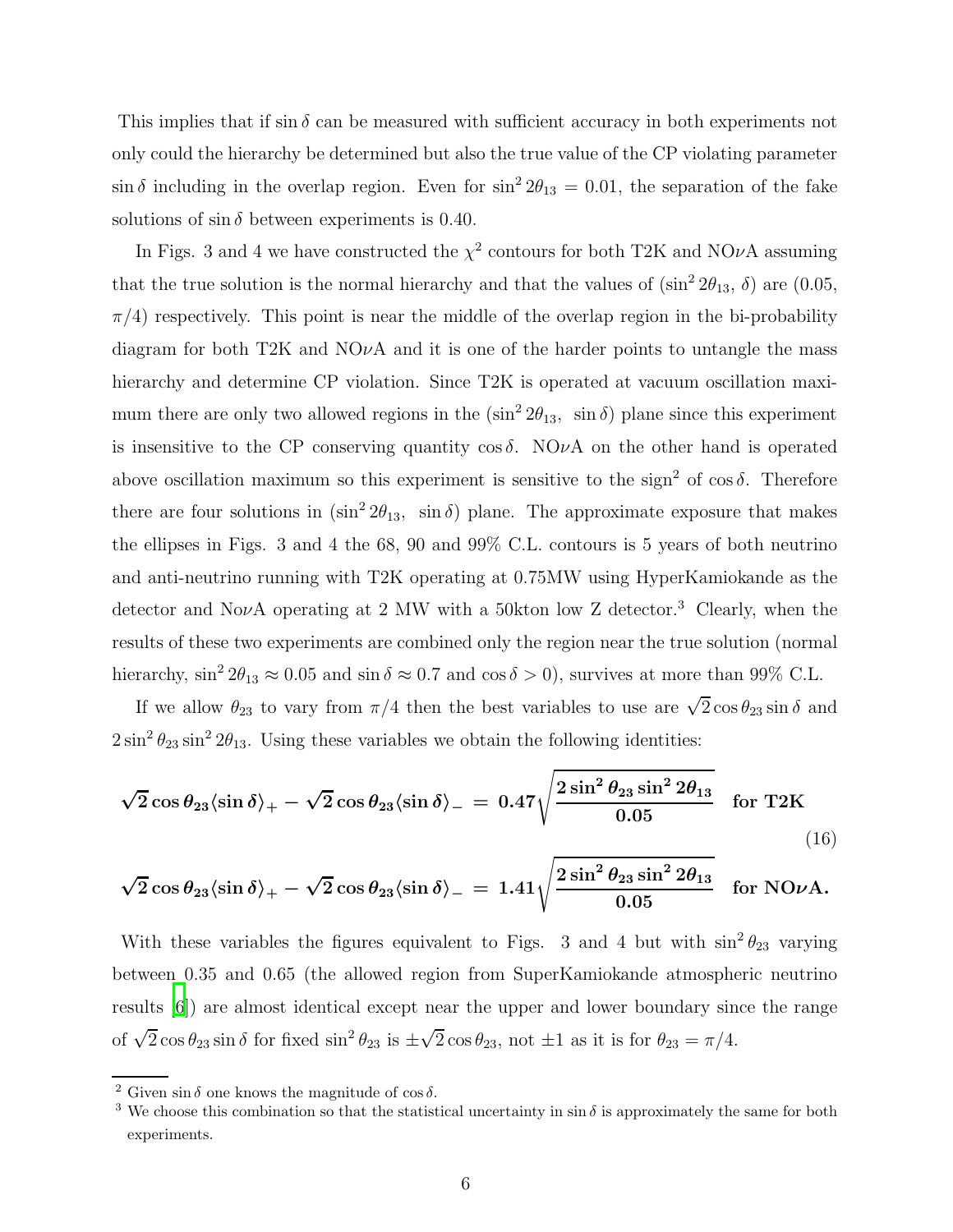In summary we have derived a simple identity relating the solutions between the two hierarchies which allows one to compare the results from two or more long baseline experiments in a very straight forward manner. This identity was applied to the proposed T2K and  $NOvA$  experiments and it demonstrates the true complimentary of these experiments in a simple, transparent fashion.

#### I. ACKNOWLEDGEMENTS

The authors wish to thank Hisakazu Minakata, Hiroshi Nunokawa, Takaaki Kajita and Mark Meisser for discussions. Fermilab is operated under DOE contract DE-AC02- 76CH03000.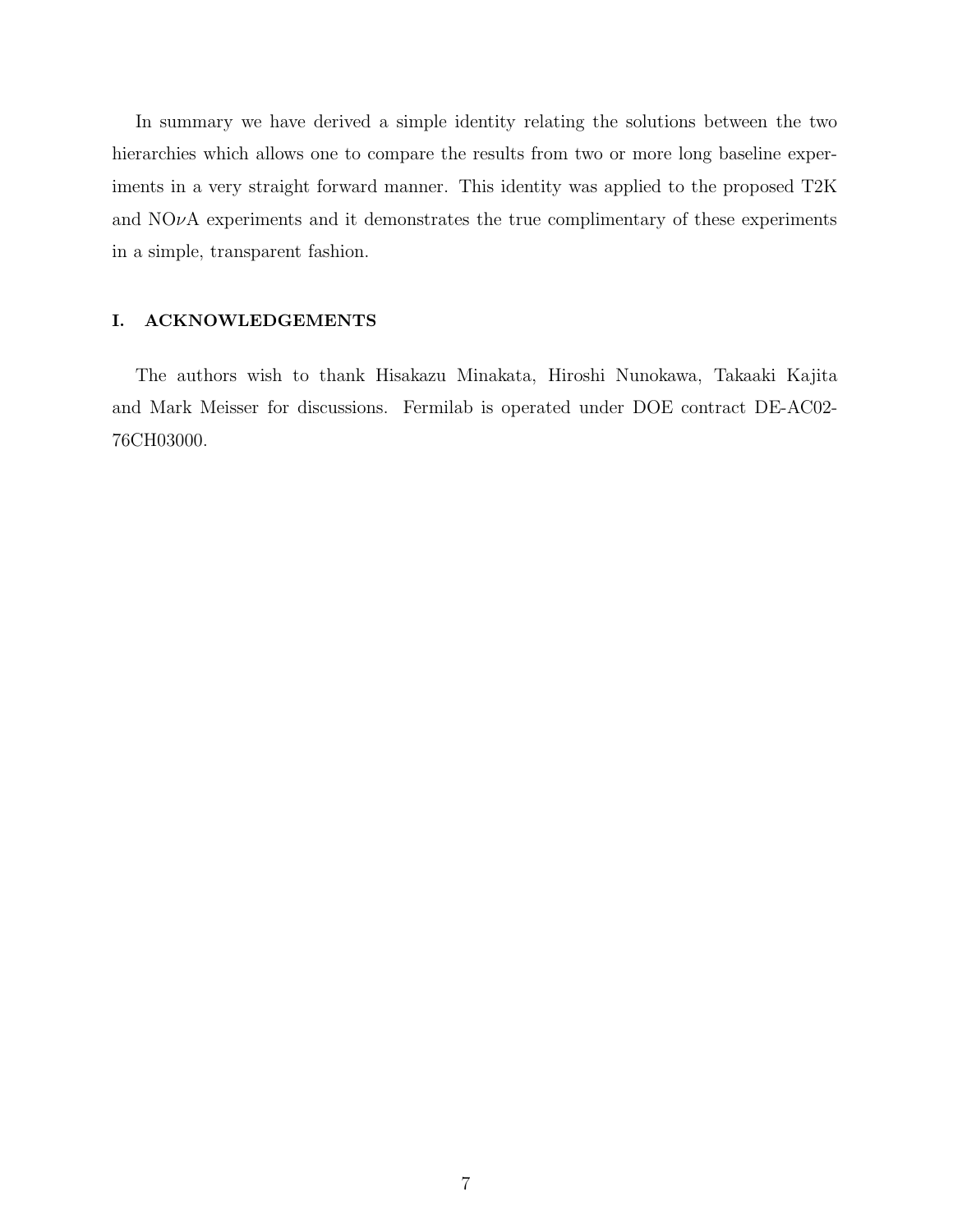### II. APPENDIX

For  $P \neq \overline{P}$  we use the solutions, notation and approximations of [\[11\]](#page-13-8): (1 and 2 are labels for the solutions for the normal hierarchy and 3 and 4 for the inverted hierarchy.) If we define

$$
\langle \sin \delta \rangle_{+} \equiv (\sin \delta_1 + \sin \delta_2)/2 \tag{17}
$$

$$
\langle \sin \delta \rangle_{-} \equiv (\sin \delta_3 + \sin \delta_4)/2 \tag{18}
$$

$$
\langle \theta \rangle \equiv (\theta_1 + \theta_2 + \theta_3 + \theta_4)/4 \tag{19}
$$

$$
\Omega \equiv 1 + \beta^2 = 1 + \frac{(\sqrt{X_+} - \sqrt{X_-})^2 \cos^2 \Delta}{(\sqrt{X_+} + \sqrt{X_-})^2 \sin^2 \Delta} \approx 1, \tag{20}
$$

then from Eqn.  $(34)-(37)$  of [\[11](#page-13-8)] we find

$$
\langle \sin \delta \rangle_{+} - \langle \sin \delta \rangle_{-} = 2 \left\{ \frac{\sqrt{P} + \sqrt{P}}{\sqrt{X_{+}} + \sqrt{X_{-}}} \right\} \left\{ \frac{\sqrt{X_{+}} (\sqrt{X_{+}} - \sqrt{X_{-}})}{Y_{+} \sin \Delta} \right\} \Omega^{-1}, \tag{21}
$$

$$
\langle \theta \rangle = \left\{ \frac{\sqrt{P} + \sqrt{P}}{\sqrt{X_+} + \sqrt{X_-}} \right\} \Omega^{-1}
$$
\n(22)

and 
$$
\theta_{crit} = \left\{ \frac{Y_+ \sin \Delta}{\sqrt{X_+} (\sqrt{X_+} - \sqrt{X_-})} \right\} \Omega^{-\frac{1}{2}}.
$$
 (23)

These solutions therefore satisfy

$$
\langle \sin \delta \rangle_{+} - \langle \sin \delta \rangle_{-} = 2 \ \Omega^{-\frac{1}{2}} \ \langle \theta \rangle / \theta_{crit} \tag{24}
$$

throughout the overlap region. This identity is identical to Eqn.[\[11\]](#page-3-0) up to small corrections.

This identity is only useful and informative if both  $|\theta_i - \theta_j|$  and  $|\sin \delta_i - \sin \delta_j|$  for  $(i,j)$ = (1,2) or (3,4) are small i.e. in the same hierarchy. From the solutions in Ref.[\[11\]](#page-13-8), one can easily derive that

$$
|\theta_i - \theta_j| \le \beta \theta_{crit} = \begin{cases} \approx 0 & \text{T2K}, \\ \le 0.02 & \text{NOvA}. \end{cases}
$$
 (25)

For NO $\nu$ A this restricts the usefulness of our identity to  $\sin^2 2\theta_{13} > 10^{-3}$ .

The difference between the two values of  $\sin \delta$  in the SAME hierarchy from Eqn.(34) and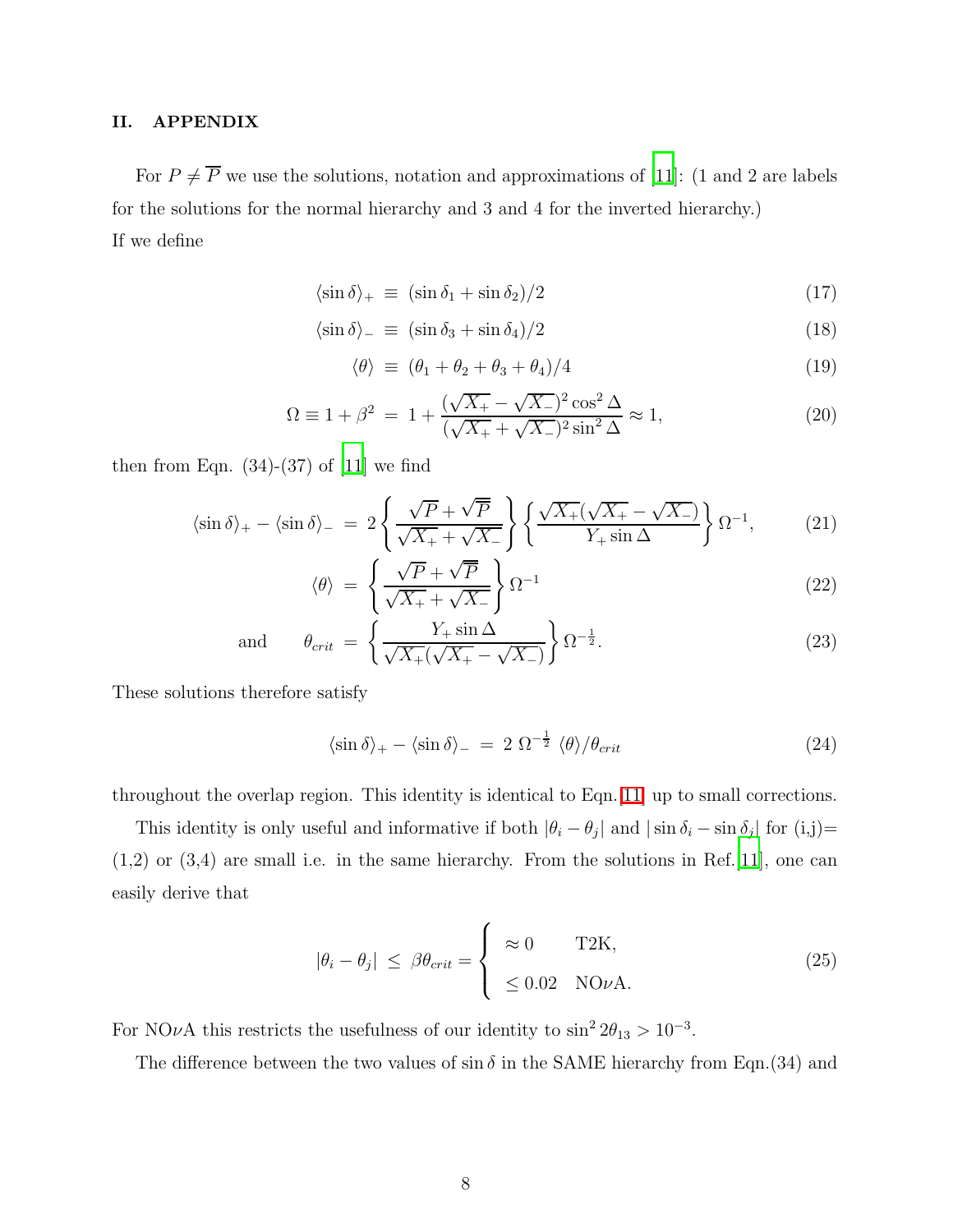(35) of Ref.[\[11\]](#page-13-8) is bounded by

$$
|\sin \delta_i - \sin \delta_j| \leq \beta = \frac{(\sqrt{X_+} - \sqrt{X_-})\cos \Delta}{(\sqrt{X_+} + \sqrt{X_-})\sin \Delta} \quad \text{for } (i, j) = (1, 2) \text{ or } (3, 4) \tag{26}
$$

$$
\approx (aL)(\Delta^{-1} - \cot \Delta) \cot \Delta = \begin{cases} \approx 0 & \text{T2K}, \\ \leq 0.1 & \text{NO}\nu\text{A}. \end{cases}
$$
 (27)

for  $(i,j) = (1,2)$  or  $(3,4)$ .

In conclusion, the identity presented in this paper is accurate, useful and informative for all values of the parameters that can be probed by the proposed experiments T2K and NOvA. For very small values of  $\theta_{13}$ , beyond the reach of these experiments, there can be significant corrections but here the separation of the sin  $\delta$ 's between the hierarchies is small.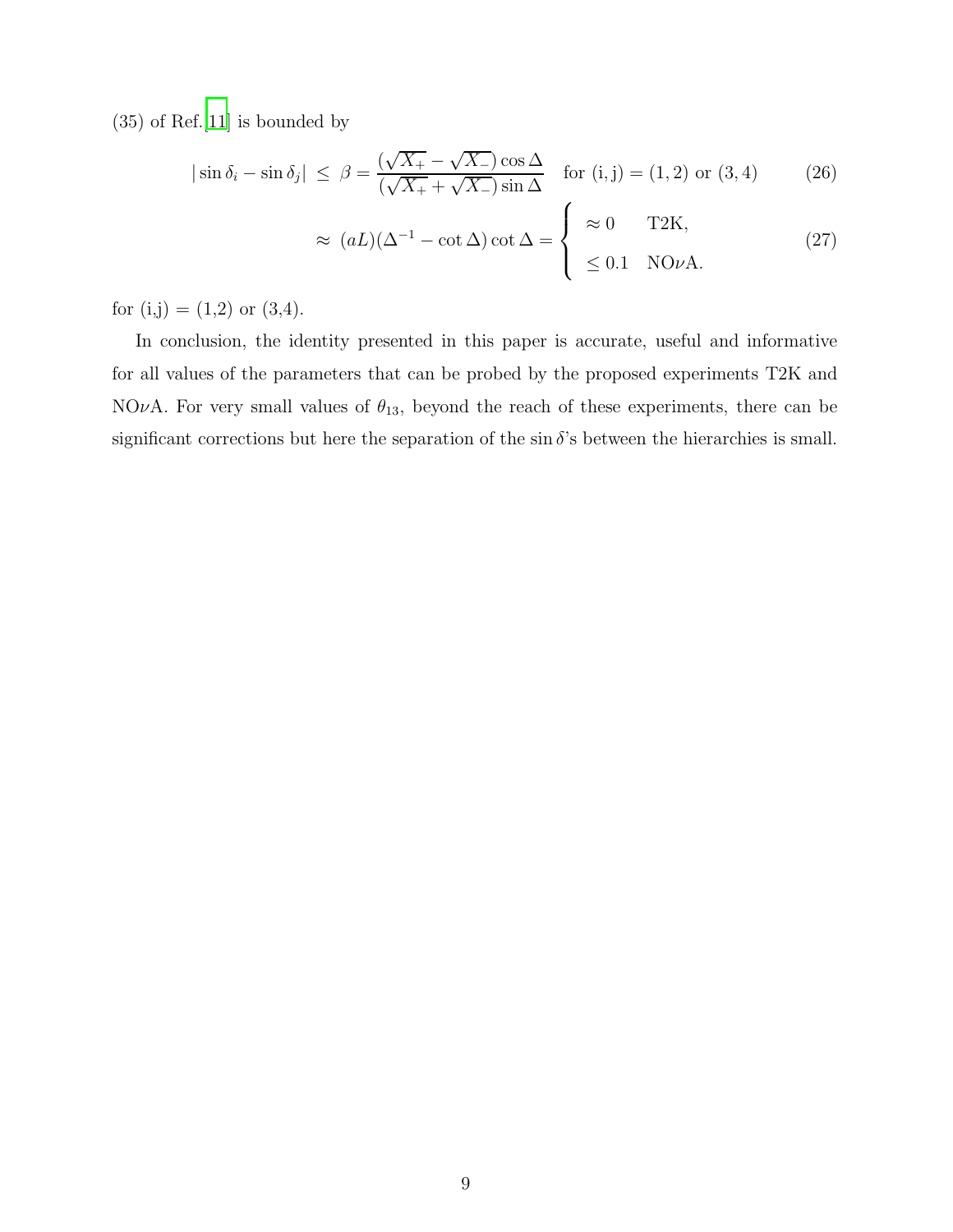

FIG. 1: The bi-probability diagram for T2K showing the allowed regions for both the normal (dashed) and inverted (dotdashed) hierarchies as well as the ellipses for  $\sin^2 2\theta_{13} = 0.05$ . The large "<sup>+"</sup> marks the neutrino and anti-neutrino probabilities with the CP phase,  $\delta = \pi/4$ , assuming the normal hierarchy. The critical value for this experiment is way off this figure.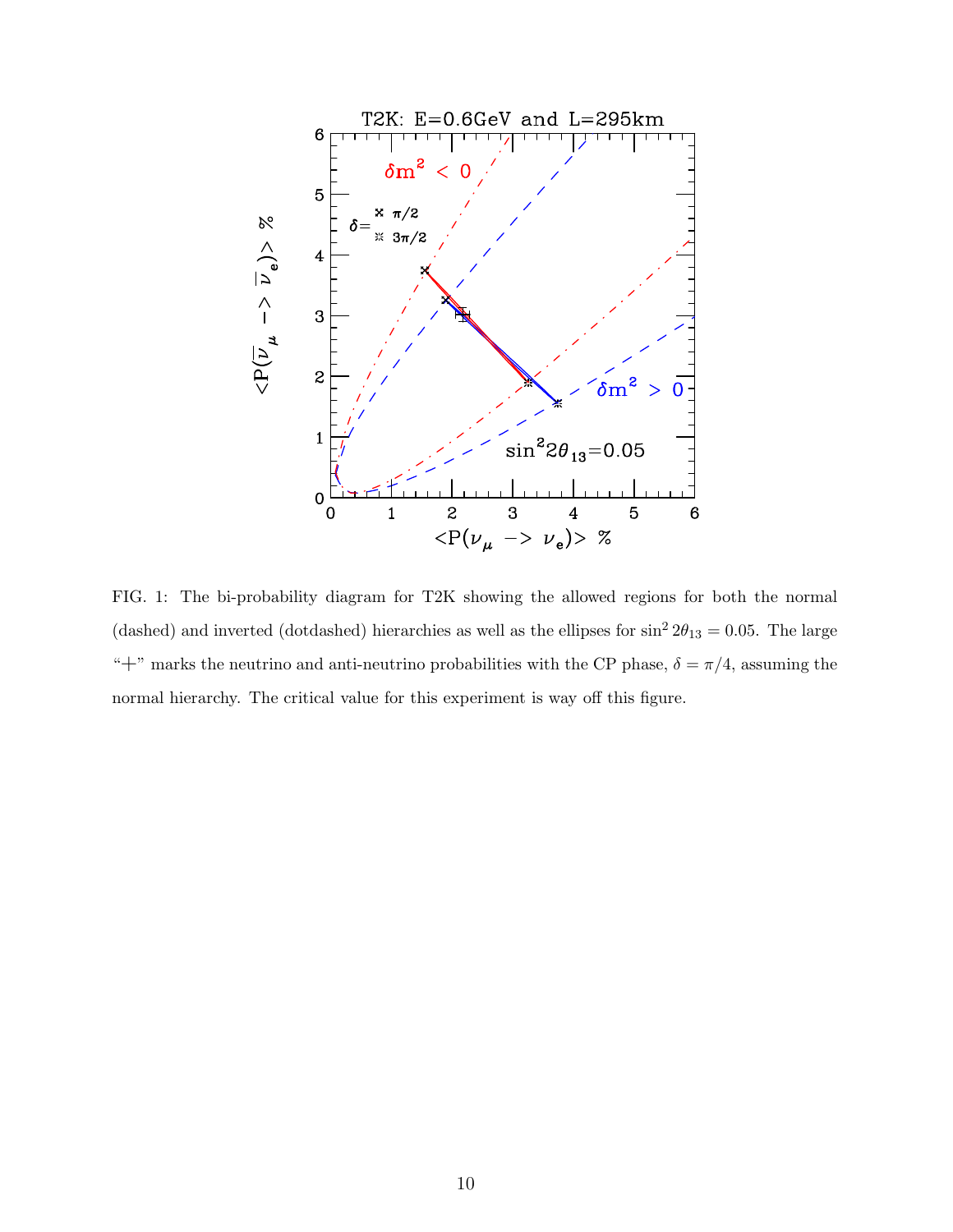

FIG. 2: The bi-probability diagram for  $NO\nu A$  showing the allowed regions for both the normal (dashed) and inverted (dotdashed) hierarchies as well as the ellipses for  $\sin^2 2\theta_{13} = 0.05$ . The large "+" marks the neutrino and anti-neutrino probabilities with the CP phase,  $\delta = \pi/4$ , assuming the normal hierarchy. The ellipses and point along the diagonal labeled critical correspond to the largest values for which there is overlap between the normal and inverted hierarchies.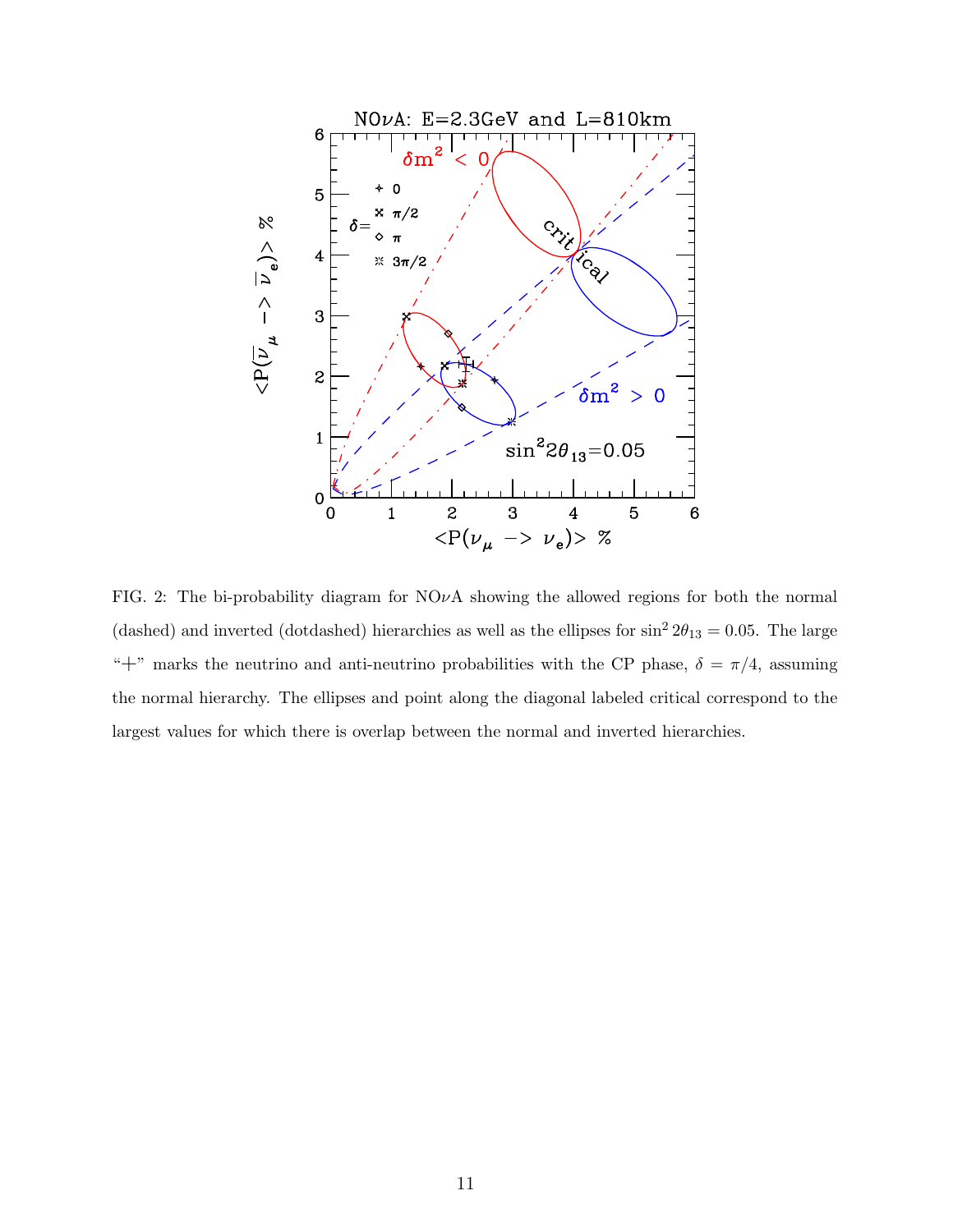

FIG. 3: The allowed regions in the sin  $\delta$  v sin<sup>2</sup>  $2\theta_{13}$  plane for T2K experiment, assuming the true solution is the normal hierarchy with  $\sin^2 2\theta_{13} = 0.05$  and  $\delta = \pi/4$  ("+"). The upper blue (lower red) contours are for the normal (inverted) hierarchy whereas the solid (dashed) contours are for  $\cos \delta > 0$  (< 0). The exposure is 5 years of both neutrino and anti-neutrino running using a 0.75 MW beam at  $3^{\circ}$  off-axis and HyperKamiokande  $(30\times22.5)$ ktons fiducial mass) as the far detector. The ellipses correspond to 68, 90 and 99% C.L. contours. If the beam intensity is upgraded to 4 MW but only SuperKamiokande is used as the detector the size of the ellipses is significantly increased.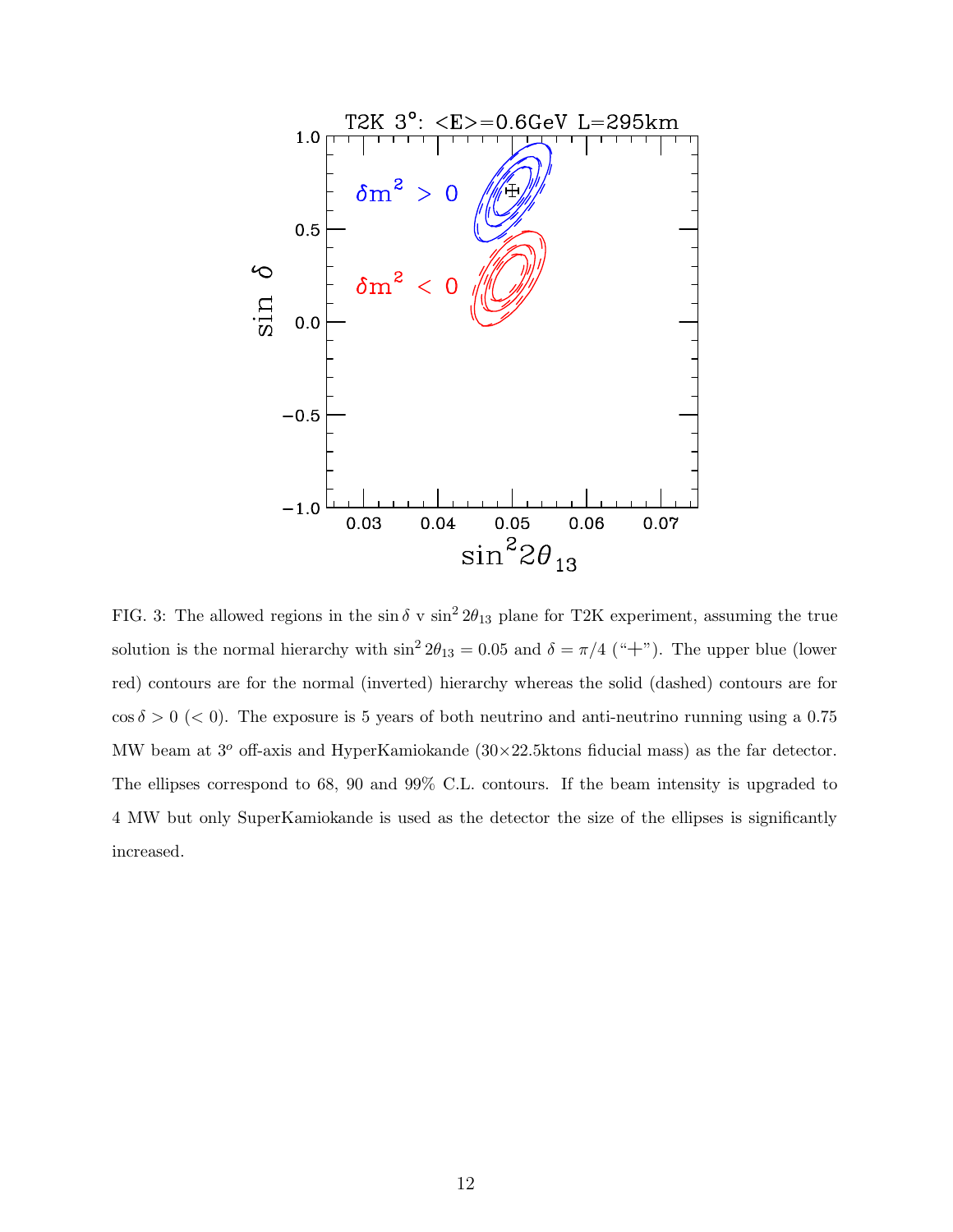

FIG. 4: The allowed regions in the  $\sin \delta v \sin^2 2\theta_{13}$  plane for the NO<sub>V</sub>A experiment, assuming the true solution is the normal hierarchy with  $\sin^2 2\theta_{13} = 0.05$  and  $\delta = \pi/4$  ("+"). The upper blue (lower red) contours are for the normal (inverted) hierarchy whereas the solid (dashed) contours are for  $\cos \delta > 0$  (< 0). The exposure is 5 years of both neutrino and anti-neutrino running using a 2 MW beam at 10 km off-axis and 50 kton low Z detector. The ellipses correspond to 68, 90 and 99% C.L. contours.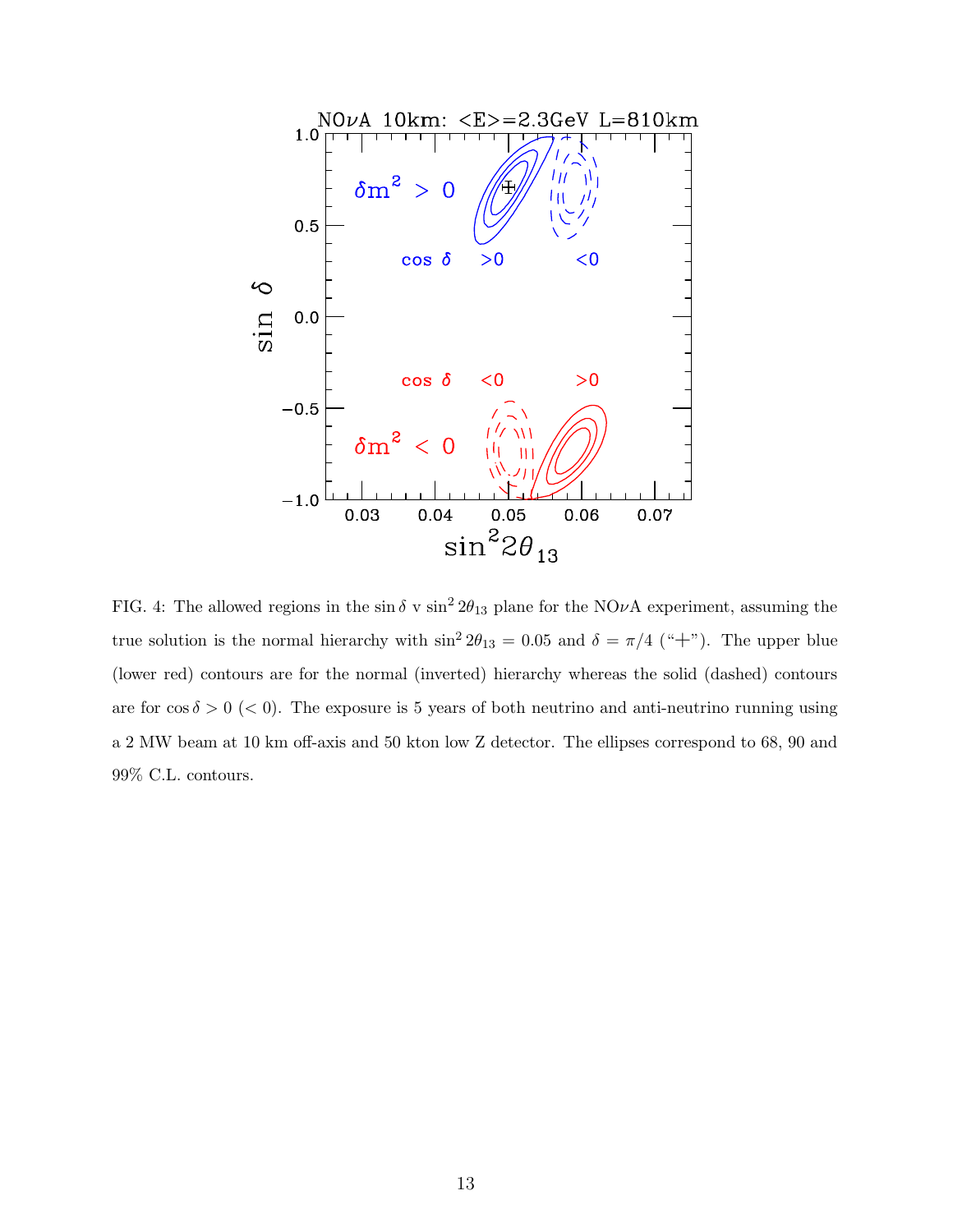- <span id="page-13-0"></span>[1] H. Minakata, H. Sugiyama, O. Yasuda, K. Inoue and F. Suekane, Phys. Rev. D 68, 033017 (2003); P. Huber, M. Lindner, T. Schwetz and W. Winter, Nucl. Phys. B 665 487 (2003); M. H. Shaevitz and J. M. Link, [hep-ex/0306031;](http://arxiv.org/abs/hep-ex/0306031) K. Anderson et al., [hep-ex/0402041;](http://arxiv.org/abs/hep-ex/0402041) O. Yasuda, [hep-ph/0403162;](http://arxiv.org/abs/hep-ph/0403162) F. Ardellier et al., [hep-ex/0405032;](http://arxiv.org/abs/hep-ex/0405032) APS Neutrino Study: Reactor Working Group Report, <http://apsreactor.uchicago.edu/report.html>.
- <span id="page-13-2"></span><span id="page-13-1"></span>[2] Y. Itow et al., [hep-ex/0106019;](http://arxiv.org/abs/hep-ex/0106019) <http://neutrino.kek.jp/jhfnu/>
- [3] I. Ambats et al. [NOvA Collaboration], FERMILAB-PROPOSAL-0929; <http://www-nova.fnal.gov/>
- <span id="page-13-3"></span>[4] L. Wolfenstein, Phys. Rev. D 17, 2369 (1978); V. D. Barger, K. Whisnant, S. Pakvasa and R. J. N. Phillips, Phys. Rev. D 22, 2718 (1980); S. P. Mikheev and A. Y. Smirnov, Sov. J. Nucl. Phys. 42, 913 (1985); S. J. Parke, Phys. Rev. Lett. 57, 1275 (1986); H. W. Zaglauer and K. H. Schwarzer, Z. Phys. C 40, 273 (1988); M. C. Banuls, G. Barenboim and J. Bernabeu, Phys. Lett. B 513, 391 (2001); M. Freund, M. Lindner, S. T. Petcov and A. Romanino, Nucl. Phys. B 578, 27 (2000).
- <span id="page-13-4"></span>[5] J. Arafune, M. Koike and J. Sato, Phys. Rev. D 56, 3093 (1997) [Erratum-ibid. D 60, 119905 (1999)]; H. Minakata and H. Nunokawa, Phys. Lett. B 413, 369 (1997); A. Donini, M. B. Gavela, P. Hernandez and S. Rigolin, Nucl. Phys. B 574, 23 (2000).
- <span id="page-13-10"></span>[6] E. Kearns, Atmospheric neutrino results from SuperKamiokande and T. Nakaya, K2K results, talks given at Neutrino 2004 (Paris), <http://neutrino2004.in2p3.fr/>
- <span id="page-13-11"></span>[7] Additional (fake) solutions should arise if  $\theta_{23} \neq \pi/4$ , see G. L. Fogli and E. Lisi, Phys. Rev. D 54, 3667 (1996).
- <span id="page-13-5"></span>[8] J. Burguet-Castell, M. B. Gavela, J. J. Gomez-Cadenas, P. Hernandez and O. Mena, Nucl. Phys. B 608, 301 (2001).
- <span id="page-13-6"></span>[9] H. Minakata and H. Nunokawa, JHEP 0110, 001 (2001)
- <span id="page-13-7"></span>[10] V. D. Barger, S. Geer, R. Raja and K. Whisnant, Phys. Rev. D 62 (2000) 013004.
- <span id="page-13-8"></span>[11] H. Minakata, H. Nunokawa and S. J. Parke, Phys. Rev. D 66 (2002) 093012.
- <span id="page-13-9"></span>[12] In the following list of references we list some of the previous studies of the parameter degeneracies: J. Burguet-Castell, M. B. Gavela, J. J. Gomez-Cadenas, P. Hernandez and O. Mena, Nucl. Phys. B 646 (2002) 301; A. Donini, D. Meloni and P. Migliozzi, Nucl. Phys. B 646,